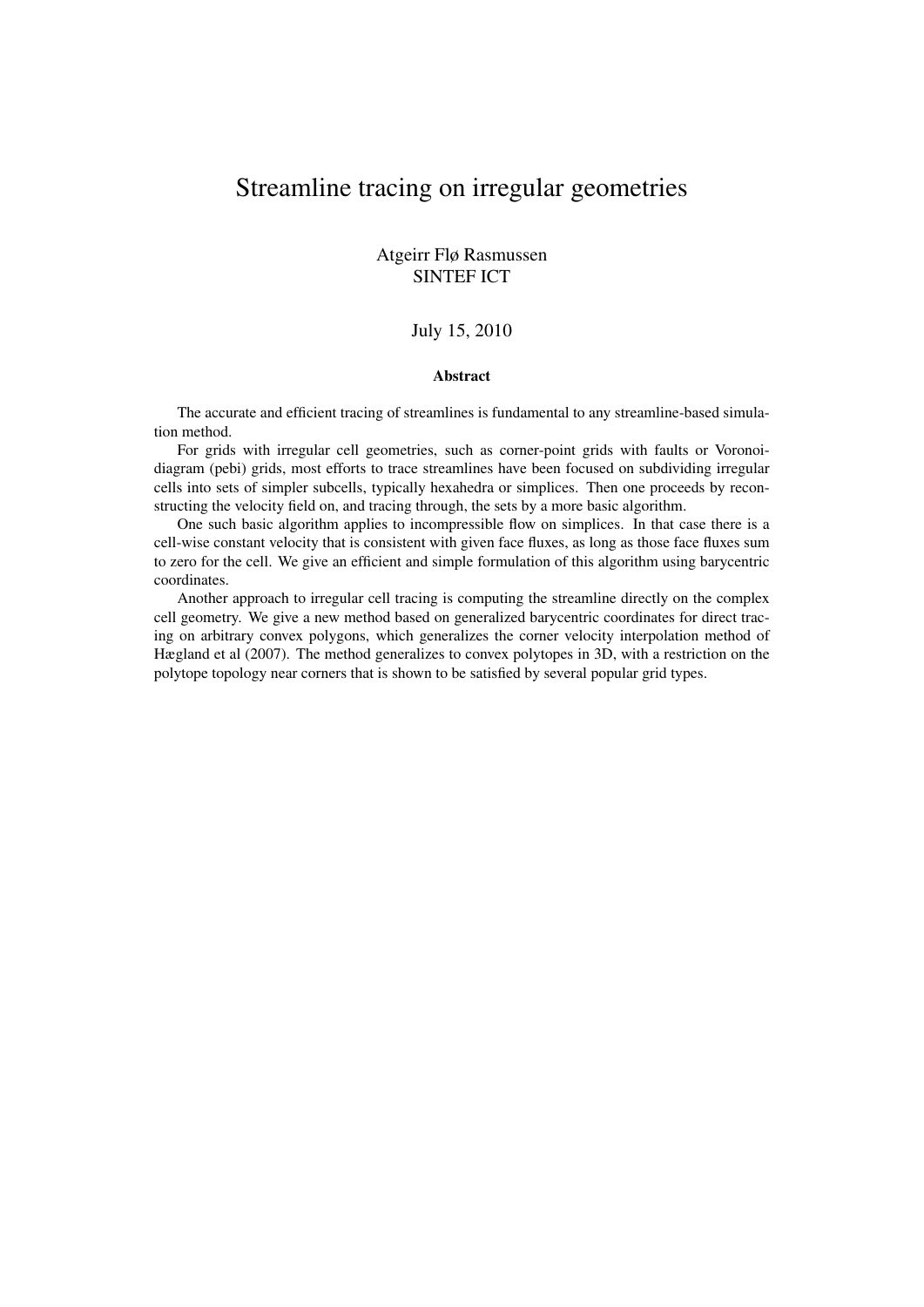

# Introduction

Streamline methods for reservoir simulation have been studied extensively. For a comprehensive overview see the book by Datta-Gupta and King (2007). Streamline tracing is a critical part of any such method, and consists of solving the streamline ODE on some computational grid:

$$
\frac{\mathrm{d}\mathbf{x}}{\mathrm{d}\tau} = \mathbf{v}(\mathbf{x}),\tag{1}
$$

where  $\mathbf{x} = (x^1, \dots, x^n)$  is a point in space and v is the velocity field. The parameter  $\tau$  is known as the streamline "time-of-flight". Throughout the paper we will use boldface to signify vector quantities.

For our purposes the velocity field is considered fixed in time. Consequently, the streamlines will not correspond to path lines if the actual velocity field v evolves in time. Typically, a flow solver provides a discrete velocity or flux field, and we replace the true velocity field v in (1) by some approximation  $\hat{v}$ . This is typically accomplished by means of a velocity interpolation technique. In our case, we assume that a discrete flux field is given in terms of an oriented normal flux on each grid face. For simplicity, we will assume homogenous porosity per grid cell, which simply scales the resulting cell time-of-flight, and leave it out of the equations.

In this paper we first describe Pollock's method as an example, then we describe a new formulation for incompressible streamline tracing on simplicial grids. Then we describe the extended corner velocity interpolation method, which allows tracing on almost arbitrary convex cells, and give some numerical examples.

## Pollock's method

As an example of a streamline method, we give a short description of the semi-analytical method by Pollock (1988). For simplicity we describe the 2D variant. It is designed for structured Cartesian grids, but variants by Cordes and Kinzelbach (1992), Prevost et al. (2002) and Jimenez et al. (2005) are often used for grids with general hexahedral cells. In Pollock's method, the velocity field interpolation is given on the unit square by linear interpolation in each component separately. Thus, we replace the velocity field  $\bf{v}$  in (1) by the linear approximation

$$
\hat{\mathbf{v}}(\mathbf{x}) = \begin{pmatrix} -(1-x^1)f_1 + x^1f_2 \\ -(1-x^2)f_3 + x^2f_4 \end{pmatrix} = \begin{pmatrix} (f_1+f_2)x^1 - f_1 \\ (f_3+f_4)x^2 - f_3 \end{pmatrix}
$$
(2)

where  $f_1, \ldots, f_4$  denote the outward normal velocities at the left, right, bottom and top boundaries, respectively. Because the first velocity component depends only on  $x^1$  and the second only on  $x^2$ , the components of the streamline ODE (1) can be solved independently. The analytic solution is given by

$$
x^{i}(\tau) = \left(x^{i}(0) - \frac{f_{2i-1}}{f_{2i-1} + f_{2i}}\right) \exp\left((f_{2i-1} + f_{2i})\tau\right) - \frac{f_{2i-1}}{f_{2i-1} + f_{2i}}.\tag{3}
$$

For other methods, the interpolation of  $\hat{v}$  may not allow the computation of analytical solutions. In that case, we need to solve (1) by numerical means. This is the case for the extended CVI method described in this paper.

## Streamline tracing on simplicial grids

For the special case of incompressible flow on simplicial grids, that is, triangulations in 2D and tetrahedral grids in 3D, there exists a cell-wise constant velocity field that is consistent with the face fluxes. In *n* dimensions a constant velocity has *n* degrees of freedom, and on a simplex we have  $n + 1$  faces at which we need to satisfy consistency. However, incompressibility implies that the fluxes sum to zero (away from wells), which reduces the number of independent consistency equations by one.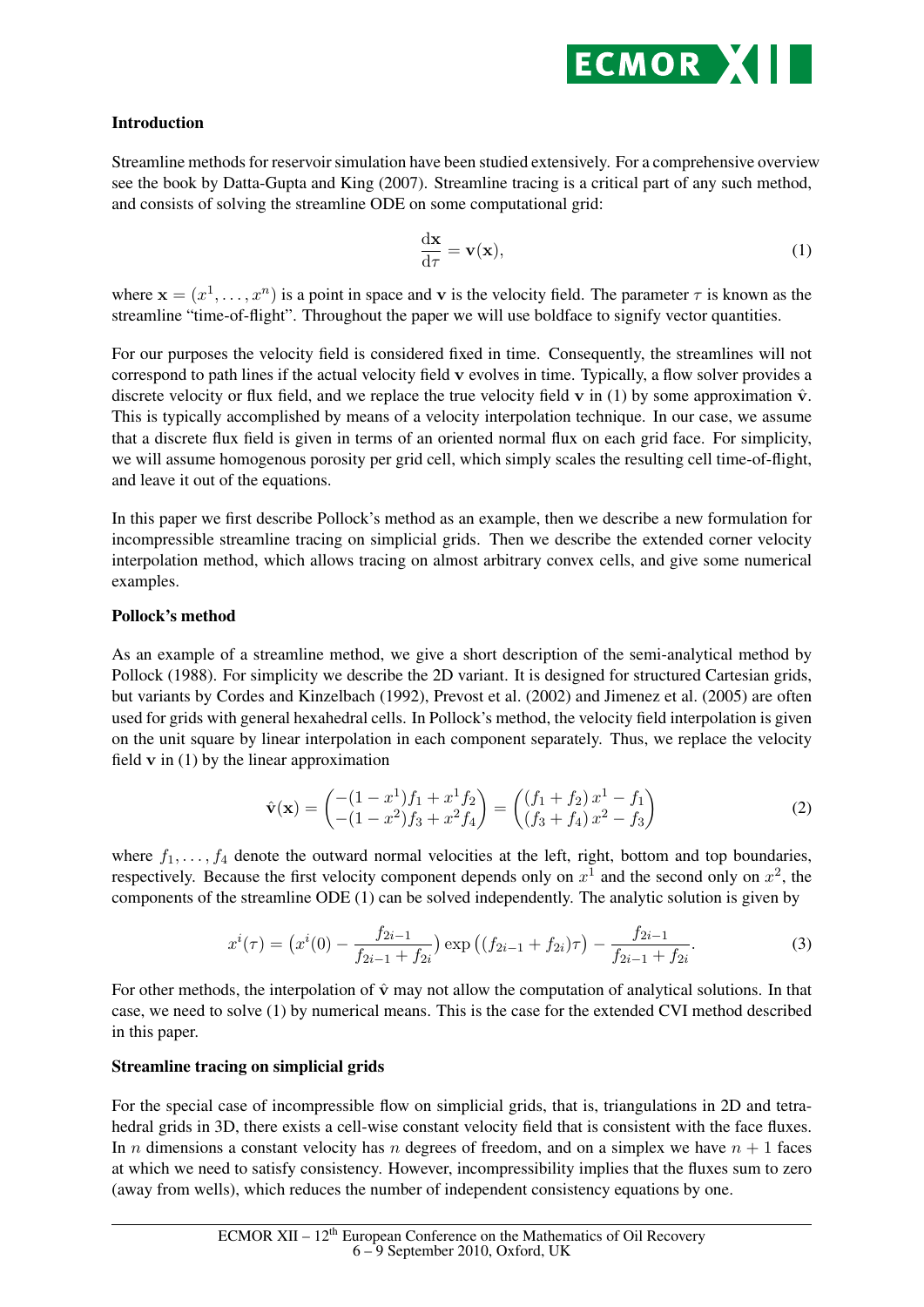



*Figure 1 Cartesian vs. barycentric coordinates.*

Note: One may also arrive at a cell-wise constant velocity field if solving for pressure with  $P_1$  piecewise linear elements, and taking the cell-wise gradient of the resulting pressure field. This velocity field will not in general have a continuous normal component across cell boundaries, and is unsuited for streamline tracing. Even in the incompressible case the cell fluxes will not in general sum to zero.

When the face fluxes do sum to zero, for example if computed by a finite difference or finite volume method, there is an elegant formulation using barycentric coordinates. First, we review some properties of such coordinates.

For any simplex S with corners  $\{c_0, \ldots, c_n\}$  in  $\mathbb{R}^n$ , the barycentric coordinate functions  $b_0, \ldots, b_n$  are defined by

$$
b_i(\mathbf{x}) = \frac{\Delta_i(\mathbf{x})}{\sum_{i=0}^n \Delta_i(\mathbf{x})}.
$$

Here  $\Delta_i(\mathbf{x})$  is the signed volume (or area) of the simplex with the corner  $\mathbf{c}_i$  replaced by x. See Figure 1 for an example. They have the following properties:

1.  $\sum_{i=0}^{n} b_i(\mathbf{x}) = 1$ .

2. 
$$
b_i(\mathbf{c}_j) = \delta_{ij}
$$
.

- 3.  $b_i(\mathbf{x}) > 0$  for all  $\mathbf{x} \in S$ .
- 4.  $\sum_{i=0}^{n} b_i({\bf x}){\bf c}_i={\bf x}.$
- 5. The  ${b_i}$  are linear.

As a direct consequence of property 1 above, vectors written in barycentric coordinates will sum to zero, since a vector is the difference between two points. Assume that for the simplex  $S$  we are given a set of outward normal fluxes  $\{f_i\}$ , where any particular  $f_i$  is the normal flux through the subsimplex (face in 3D or edge in 2D)  $S_i$ , which is opposite to  $c_i$ . If the flow is incompressible, the fluxes sum to zero, and there is a constant velocity field consistent with the normal fluxes.

The normal flux of a velocity field v over a subsimplex  $S_i$  is given by  $\int_{S_i} \mathbf{v} \cdot \mathbf{n}_i dx$ . For a constant velocity field this is equal to the subsimplex area or length  $A_i$  multiplied by the normal component of the velocity vector. We will prove the following assertion:

**Lemma 1** For a set of normal fluxes  $\mathbf{f} = (f_i)$  on  $S \subset \mathbf{R}^n$  with the property that  $\sum_{i=0}^n f_i = 0$ , the *constant velocity*

$$
\hat{\mathbf{v}} = -\mathbf{f}/(nV) \tag{4}
$$

*in barycentric coordinates is consistent with the normal fluxes* f*. In the above,* V *is the volume of* S*.*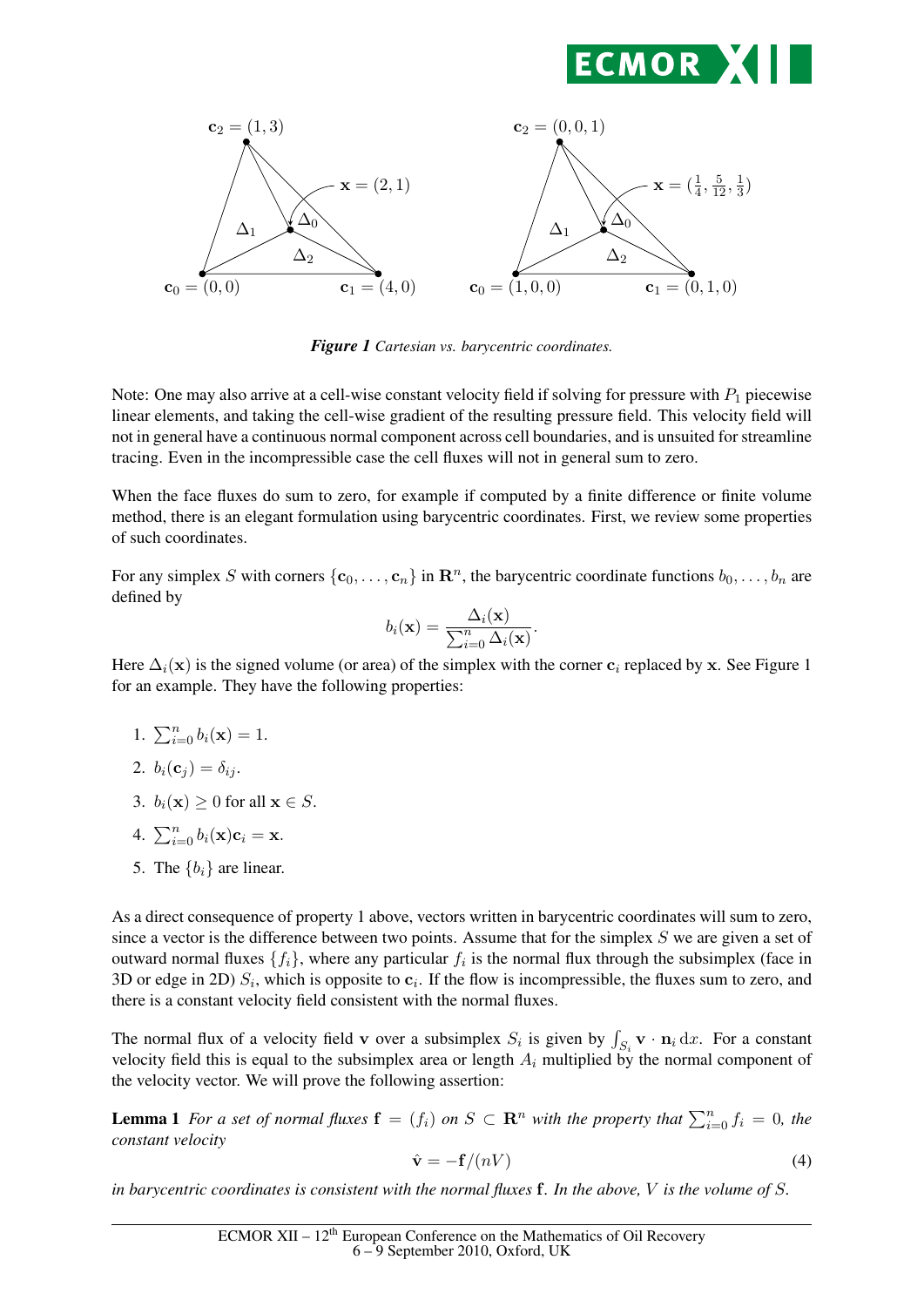

*Proof.* In Cartesian coordinates,

$$
\hat{\mathbf{v}} = -\frac{1}{nV} \sum_{i=0}^{n} f_i \mathbf{c}_i.
$$

Without loss of generality, we show that  $\hat{v}$  is consistent with  $f_0$ . If  $f_0$  is zero, we substitute  $f_1$  =  $-\sum_{i=2}^{n} f_i$  and obtain

$$
\hat{\mathbf{v}} = -\frac{1}{nV} \sum_{i=2}^{n} f_i(\mathbf{c}_i - \mathbf{c}_1).
$$

Since all the vectors  $c_i - c_1$  are tangent to  $S_0$ , clearly the normal component of  $\hat{v}$  and therefore the normal flux through  $S_0$  is zero.

If  $f_0$  is nonzero, we write

$$
\hat{\mathbf{v}} = -\frac{f_0}{nV}(\mathbf{c}_0 + \sum_{i=1}^n \frac{f_i}{f_0}\mathbf{c}_i) = -\frac{f_0}{nV}(\mathbf{c}_0 - \mathbf{r}).
$$

Since  $-\sum_{i=1}^{n} f_i/f_0 = 1$ , we know that r must lie in the hyperplane tangent to  $S_0$ . Therefore the outward pointing normal component of  $c_0 - r$  must equal  $-d_0$ , where  $d_0$  is the distance from the hyperplane to c<sub>0</sub>. Since  $d_0A_0 = nV$ , it follows that the normal flux is equal to  $-f_0(-d_0)A_0/(nV) = f_0$ .

Tracing a streamline through S now may be done by following this procedure:

- 1. Find the barycentric coordinates  $x_0 = x(\tau_0)$  of the entry point with respect to S. If the entry point is given in barycentric coordinates for the intercell boundary subsimplex (a triangle in 3D, a line in 2D), this step consists of a simple shuffling of coordinates.
- 2. Compute the velocity  $\hat{v}$  in barycentric coordinates using equation (4). That is, each component is given by  $\hat{v}_i = -f_i/(nV)$ .
- 3. Equation (1) has the solution  $\mathbf{x}(\tau) = \mathbf{x}_0 + (\tau \tau_0) \cdot \hat{\mathbf{v}}$ . Here  $\tau_0$  is the entry time-of-flight. Find the exit point and time-of-flight as follows:
	- (a) For all i such that  $\hat{v}_i < 0$ , compute the intersection times  $\tau_i = -x_i(\tau_0)/\hat{v}_i$ . For all other i, set  $\tau_i = -\infty$ .
	- (b) The minimum non-negative intersection time  $\tau_m$  is the time-of-flight through S. The index  $m$  at which this minimum is attained indicates the boundary subsimplex that was hit. If there are multiple candidates, choose the one for which the corresponding subsimplex outwards flux is greatest.
	- (c) The exit point is given in barycentric coordinates with respect to S by  $\mathbf{x}(\tau_m) = \mathbf{x}_0 + \tau_m \cdot \hat{\mathbf{v}}$ .
- 4. Transform  $\mathbf{x}(\tau_m)$  to barycentric coordinates on the intercell boundary subsimplex by removing the coordinate for which  $\tau_m = \tau_i$  (which must be zero).
- 5. S now becomes the neighbouring simplex that is adjacent through subsimplex m. Repeat the procedure.

The above procedure is robust. It cannot be trapped on an edge or vertex, and will always exit S through an outflow face. However when using floating point numerics, it is prudent to add a rescaling of the coordinates after step 4, to ensure that they sum to one.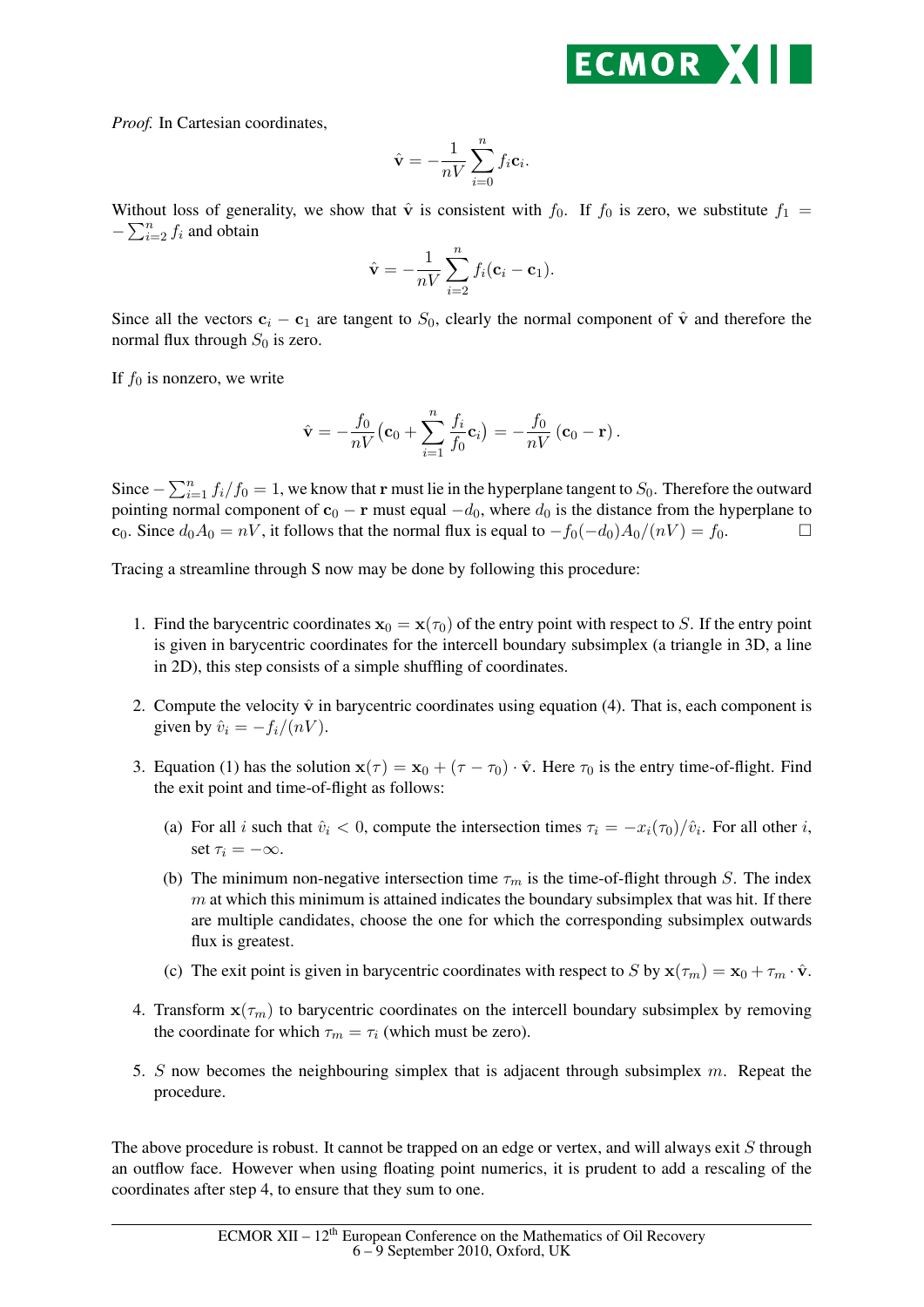

## Extending the CVI method to arbitrary convex polytopes

In Hægland et al. (2007), the authors describe *corner velocity interpolation* (CVI), a streamline tracing method aiming to produce streamlines that are more accurate than those produced by the methods of Pollock (1988), Cordes and Kinzelbach (1992), Prevost et al. (2002) and Jimenez et al. (2005). Our goal is slightly different, namely to trace streamlines on arbitrary convex polytopes without resorting to subdivision of the polytope. We describe an extension to the CVI method that achieves this on arbitrary convex polygons in 2D and on a large subset of 3D polytopes.

This is closely related to the issue of velocity field interpolation in general, which is also of interest in the mixed finite element setting. In Klausen and Stephansen (2010) this aspect of the method is described.

The basic idea is to use *generalized barycentric coordinates* to define an interpolation for the velocity field. Assume that a convex polytope  $E \subset \mathbb{R}^n$  is given, which is bounded by hyperplanes. In particular, curved boundaries are disallowed. Let the corners of E be  $\{c_1, \ldots, c_k\}$ . Then a set of functions  $\{\lambda_1, \ldots, \lambda_k\}$  are generalized barycentric coordinates for E if the following hold:

- 1.  $\sum_{i=1}^{k} \lambda_i(\mathbf{x}) = 1$ .
- 2.  $\lambda_i(\mathbf{c}_i) = \delta_{ij}$ .
- 3.  $\lambda_i(\mathbf{x}) > 0$  for all  $\mathbf{x} \in E$ .
- 4.  $\sum_{i=1}^k \lambda_i(\mathbf{x})\mathbf{c}_i = \mathbf{x}$ .

Two important examples of generalized barycentric coordinate functions are Wachspress' coordinates described in Wachspress (1975), Meyer et al. (2002) and the Mean Value coordinates of Floater (2003). We do not give any details of the computation of  $\lambda_i(\mathbf{x})$  here, but refer the reader to the above-mentioned papers. Both families produce smooth functions on the polytope E. While being initially described for the 2D case, both have generalizations to 3D. The Wachspress coordinates coincide with the inverse bilinear mapping for quads, so when using those coordinates the extended CVI method reduces to the regular CVI method for quad grids.

Given such a set of functions, we define a velocity interpolation on  $E$  by

$$
\hat{\mathbf{v}}(\mathbf{x}) = \sum_{i \in C(E)} \mathbf{v}_i \lambda_i(\mathbf{x}),\tag{5}
$$

where  $\{v_i\}$  are the corner velocities at the corners of E, denoted by  $C(E)$ .

The extended CVI method consists of the following steps:

- 1. For each cell element E, pre-compute corner velocities  $v_i$  consistent with a given flux field.
- 2. Upon a streamline reaching a cell boundary entry point, integrate it with the velocity function given by (5) until reaching the cell boundary again. That is the exit point, which will be the entry point for the next segment of the streamline, traced through the neighbouring cell.

We now give some detail of the two steps above.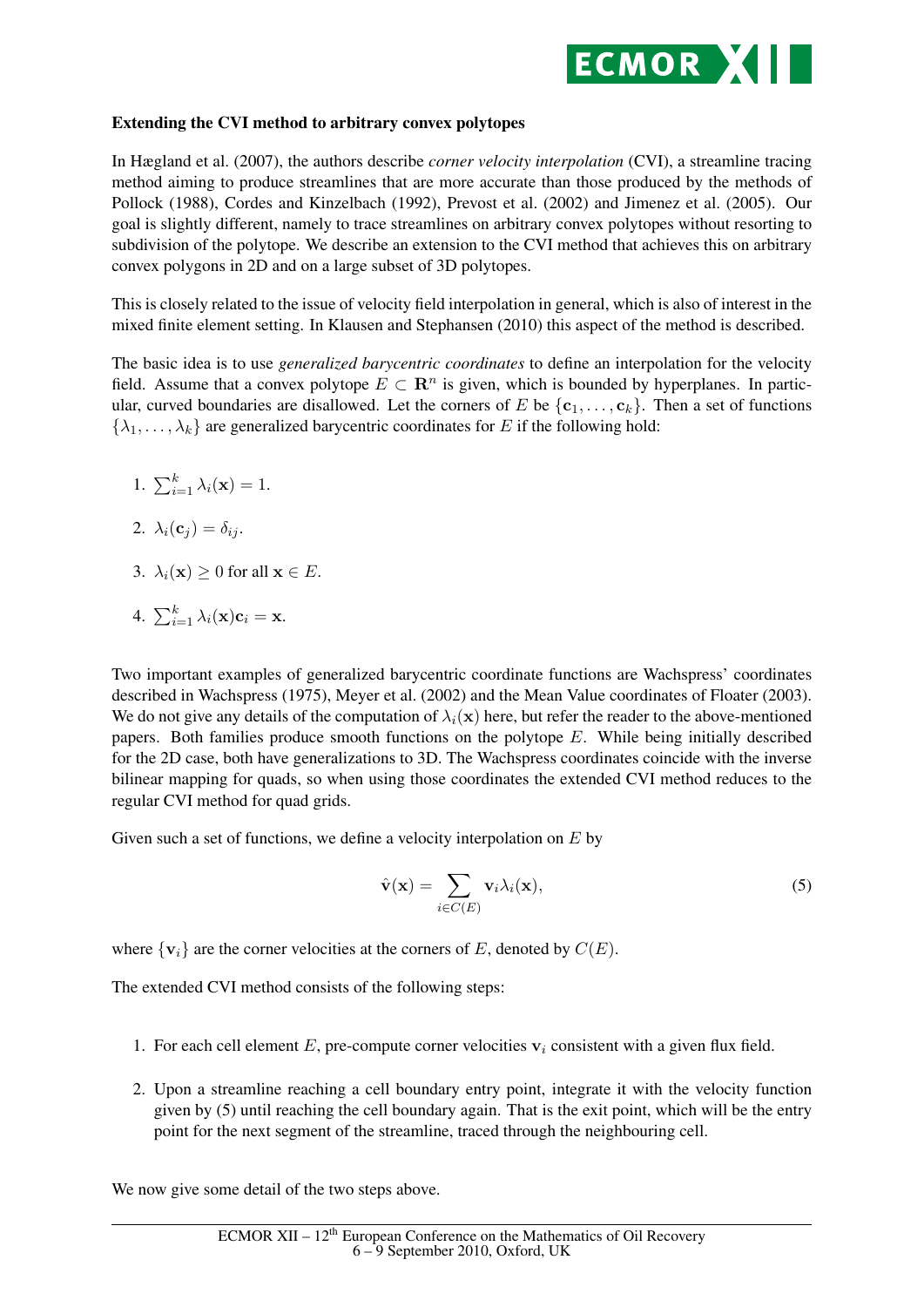

## Finding corner velocities

In order to compute the corner velocities in step 1 of the method we must satisfy the consistency requirement

$$
\int_{E_j} \mathbf{v}_i \cdot \mathbf{n} \, \mathrm{d}x = f_j.
$$

In the above,  $E_j$  is the j'th face of E,  $v_i$  is the corner velocity at the *i*'th corner of E and  $f_j$  is the outwards oriented flux through  $E_j$ . For any given  $v_i$ , the equation must be satisfied for all adjacent  $E_j$ . For planar faces this reduces to

$$
\mathbf{n}_j \cdot \mathbf{v}_i = \frac{f_j}{A_j},\tag{6}
$$

where  $n_i$  is the unit outer normal of  $E_i$ , and  $A_i$  is its area (or length).

In 2D this equation is always solvable as long as the cell  $E$  is strictly convex. Each corner has two adjacent edges, and the normal vectors are linearly independent due to strict convexity.

In 3D the equation may not always have a solution, even for strictly convex  $E$ . However, many types of grids do have the property that each corner of a cell has three adjacent faces. Example cell shapes include hexahedra, simplices, arbitrary prisms and even dodecahedra. On the other hand pyramids (one corner has four), octahedra (all corners have four) and icosahedra (all corners have five) do not. Pebi grids in 3D and 2.5D (extruded) will in general work well with the method. We prove the assertion for 3D Voronoi diagrams under a uniqueness assumption.

Lemma 2 *If there are no five cospherical Voronoi sites, corresponding to uniqueness of the dual Delaunay tetrahedral grid, each Voronoi cell corner will have exactly three adjacent faces.*

*Proof.* Let E be the cell generated by the Voronoi site  $x_E$ . Assume that there is a corner with four or more adjacent faces. On each such face, all its points, including the corner itself, are equidistant between  $x_E$  and one other site. So the corner must be equidistant to  $x_E$  and at least four more sites. Then those (at least) five sites are cospherical, which contradicts our assumption.  $\Box$ 

## Integrating the velocity field

In order to actually trace a streamline through  $E$ , we must use some numerical ODE solver, and this is the primary drawback of the extended CVI method, compared to semi-analytic methods.

Assuming that tracing starts at a point  $x_0$  on some inflow boundary face of the cell, we must trace forwards by solving (1) numerically. A simple scheme like Euler's method may or may not be sufficient, depending on accuracy requirements and the application. We have used the second-order Heun's method, which is an explicit second-order method also known as the Euler-Trapezoidal predictor-corrector method. The scheme is given by

$$
\mathbf{x}_{n+1}^p = \mathbf{x}_n + h\hat{\mathbf{v}}(\mathbf{x}_n)
$$

$$
\mathbf{x}_{n+1} = \mathbf{x}_n + \frac{h}{2} (\hat{\mathbf{v}}(\mathbf{x}_n) + \hat{\mathbf{v}}(\mathbf{x}_{n+1}^p))
$$

Choosing the step-size  $h$  can be challenging. An initial step-size may be chosen proportional to some characteristic length, for instance the square root (cube root in 3D) of the cell volume, divided by some characteristic velocity, the simplest approach using a cell average velocity.

The difference between  $x_{n+1}^p$  and  $x_{n+1}$  may be used to control the error, exploiting the fact that Heun's method is a second-order method with an embedded first-order method. Similar embedded method pairs of higher degree such as the Runge-Kutta-Fehlberg 4(5) pair or the Dormand-Prince 5(4) pair may be used for increased accuracy.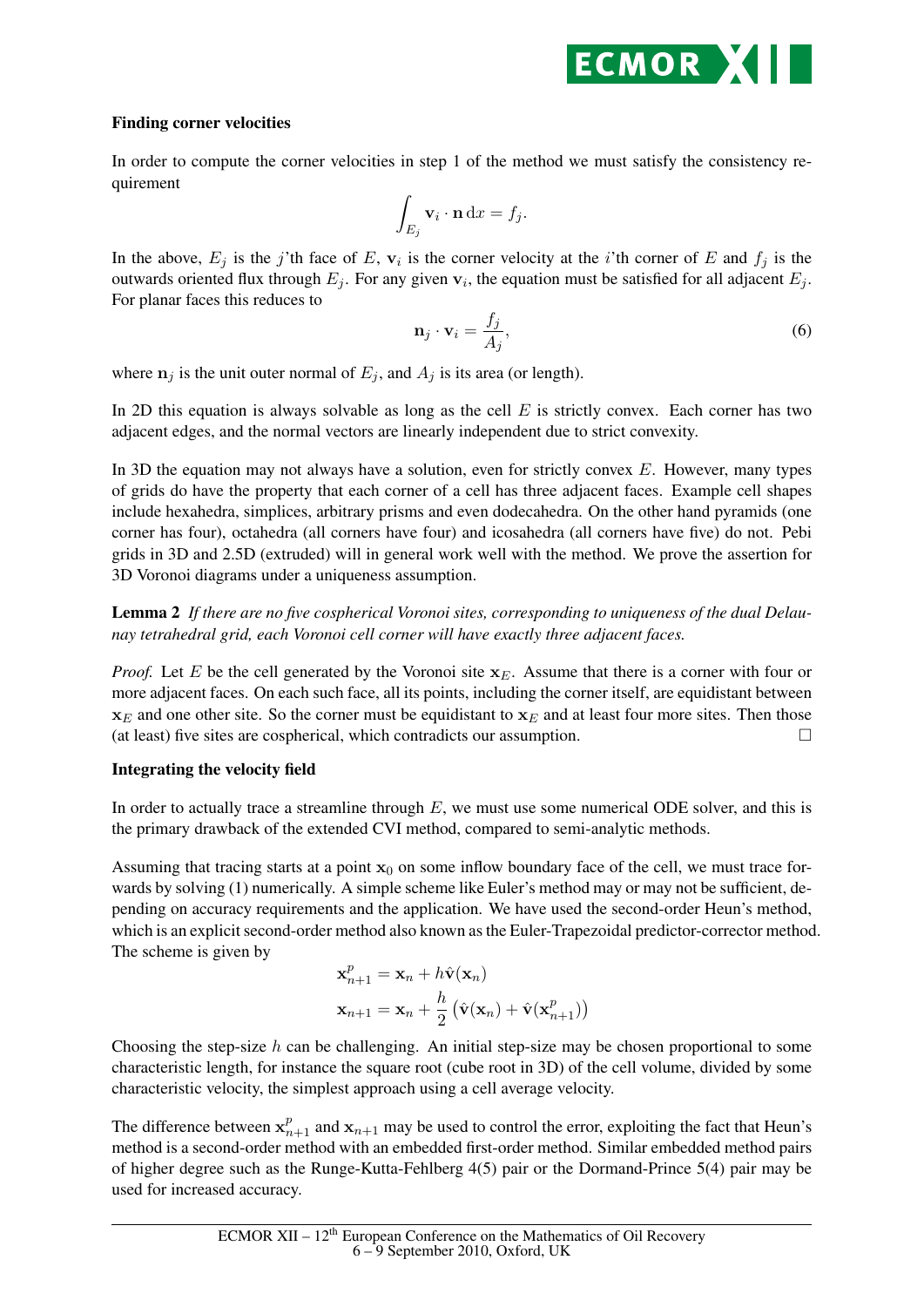

Another challenge is detecting the point at which the streamline exits the cell. Given the generalized barycentric coordinates  $\{\lambda_i\}$  for a point it is easy to check, since a point lies inside the cell if and only if all coordinates are nonnegative. We need to compute these coordinates for the purpose of calculating  $\hat{\mathbf{v}}$ , so there is no extra computational cost.

Once we know that the integration has passed outside the cell, we need to find the point of intersection with the cell boundary. A simple approach is to use a function  $\phi$  that is defined on the line between  $x_n$  and  $x_{n+1}$ . The indicator function  $\phi$  should be negative on the outside and positive on the inside of E. For example one may use  $\phi(\mathbf{x}) = \min_i \lambda_i(\mathbf{x})$ . Then one can use a nonlinear equation solver for bracketed zeros to find the intersection, for example one of the modified regula falsi solvers described by Ford (1995) or the method of Brent (1973). The regula falsi variants are easier to implement correctly, but Brent's method may give faster convergence. This approach only gives first order accuracy at the intersection point, however. If higher accuracy is needed one should use a continuous Runge-Kutta method to define the curve between  $x_n$  and  $x_{n+1}$  along which the zero of  $\phi$  is sought, see for example Owren and Zennaro (1992). For order up to three, Hermite interpolation of the solution curve will yield sufficient accuracy.

#### Consistency and uniform flow

By construction, the corner velocities are consistent with the given discrete face fluxes. This in itself does not guarantee that the interpolated velocity field is in  $H(div)$ , that is, the normal components are continuous across cell boundaries.

## Lemma 3 *The extended CVI method produces a velocity field in* H(div)*.*

*Proof.* We use the linear precision property (property 4) of the generalized barycentric coordinates:

$$
\sum_{i \in C(E)} \lambda_i(\mathbf{x}) \mathbf{c}_i = \mathbf{x}.
$$

Let  $x \in E_j$  and let  $C(E_j)$  be the set of corners of the face  $E_j$ . Then we have that

$$
\mathbf{x} = \sum_{i \in C(E_j)} \lambda_i(\mathbf{x}) \mathbf{c}_i + \sum_{i \in C(E) \setminus C(E_j)} \lambda_i(\mathbf{x}) \mathbf{c}_i.
$$

By convexity of E, all  $c_i$  in the second sum lie strictly on one side of  $E_j$ . The corresponding  $\lambda_i$  cannot be negative by property 3 and must therefore all be zero. So only the  $\lambda_i : i \in C(E_j)$  are positive. Since they sum to one by property 1, and the normal component for every  $v_i : i \in C(E_j)$  is equal to  $f_j/A_j$ , the normal component of  $\hat{v}$  must be the same constant for all  $x \in E_i$ .

The same analysis holds for the cell F for which  $E_j$  is the common face, therefore the normal components are the same on both sides of the face.

Preserving uniform flow is considered to be an important feature for a streamline tracing algorithm. The lack of this feature often implies that as the grid is refined and the accuracy of the discrete flux field increases, the streamlines do not converge to the true solution.

Lemma 4 *The extended CVI method preserves uniform flow. Given a constant velocity field* v*, the velocity interpolation*  $\hat{\mathbf{v}}(\mathbf{x})$  *defined by* (5) *and* (6) *will be the same at all points:*  $\hat{\mathbf{v}}(\mathbf{x}) \equiv \mathbf{v}$ .

*Proof.* For any cell face  $E_i$ , the v satisfies (6), since the flux through  $E_i$  is given by

$$
f_j = (\mathbf{v} \cdot \mathbf{n}_j) A_j.
$$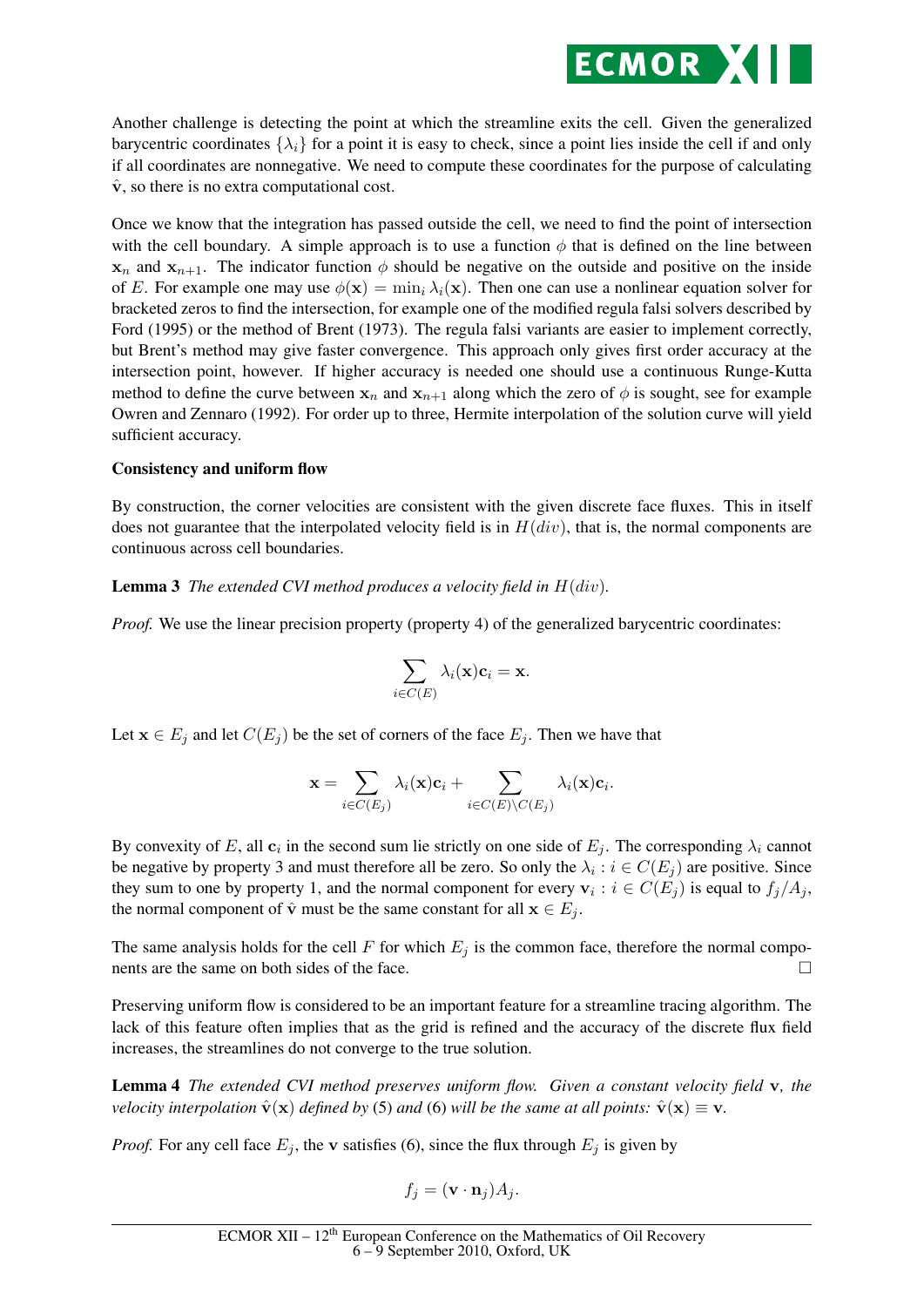



*Figure 2 Streamlines for homogenous quarter-five-spot case with* 20 × 20 *cells. Left: Sparse streamlines. Right: Dense streamlines that have been coloured according to logarithmic time-of-flight with a discrete set of colours to show isocontours.*

Therefore all the  $v_i$  are equal to  $v$ , and

$$
\hat{\mathbf{v}}(\mathbf{x}) = \sum_{i \in C(E)} \mathbf{v}_i \lambda_i(\mathbf{x}) = \mathbf{v} \sum_{i \in C(E)} \lambda_i(\mathbf{x}) = \mathbf{v},
$$

where the last equality follows from property 1 of the generalized barycentric coordinates  $\{\lambda_i\}$ .

#### Numerical examples

Figure 2 shows the performance of extended CVI streamlines applied to a Cartesian grid. The implementation is using Wachspress Coordinates, so for this case the extended CVI method reduces to the regular one. When tracing from a source to a sink, we choose to terminate the streamlines on the source/sink cell boundaries. This is a simple approach, but may not yield sufficiently accurate time-of-flight, especially on coarse grids with many wells. For such cases a more accurate model of the near-well region is needed, we do not consider this issue within the scope of this paper.

Figure 3 shows the performance of extended CVI streamlines applied to a polygonal grid. As can be inferred from the left figure, the method reproduces uniform flow. The right figure shows that the produced streamlines are smooth and quite robust to grid effects. Near the source and sink there is some distortion, but that can mostly be attributed to the coarse spatial resolution and its effect on the accuracy of the flow solver.

Figure 4 shows that the computed time-of-flight contours are quite smooth, even for the coarser grid. Close to the injection cell, as shown in Figure 5, it can be seen that the contours are distorted into the shape of the injector, but then become smoother as they advance.

## Conclusions and future work

We have described a simple and efficient formulation of basic incompressible streamline tracing on simplices. A direction worth investigating would be looking for similar, efficient formulations for streamline tracing in compressible flow.

A new method has been described for direct streamline tracing on polygon and polytope cells. The method extends the CVI method of Hægland et al. (2007). Further testing of the method will compare its performance to existing methods based on subdivision, especially in 3D.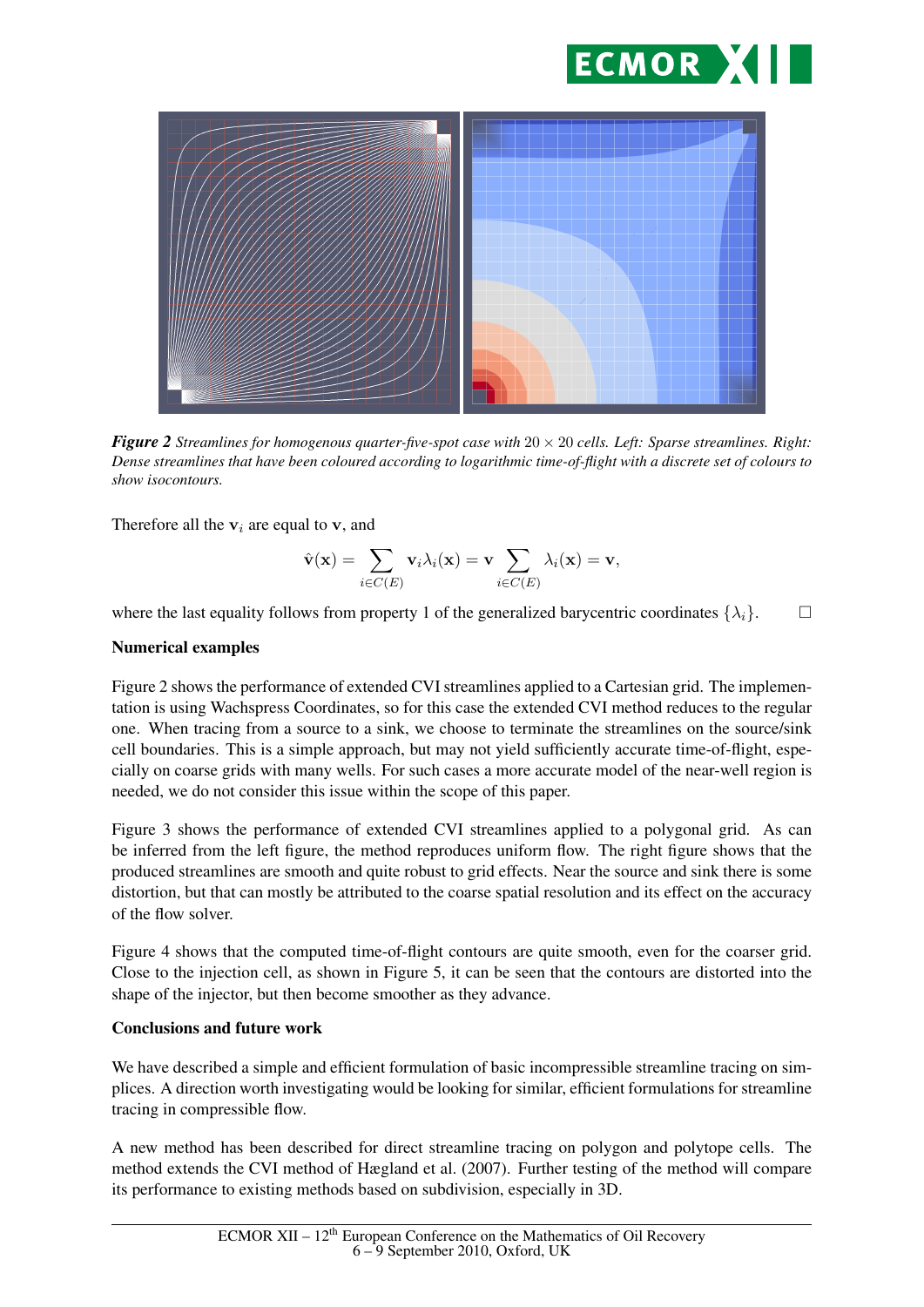



*Figure 3 Sparse streamlines for a homogenous polygonal grid case with 232 cells. Left: uniform flow. Right: streamlines traced from injector cell to producer cell.*



*Figure 4 Dense streamlines for injection in homogenous polygonal grids. Streamlines have been coloured according to time-of-flight with a discrete set of colours to show isocontours. Left: 232 cells. Right: 2079 cells.*